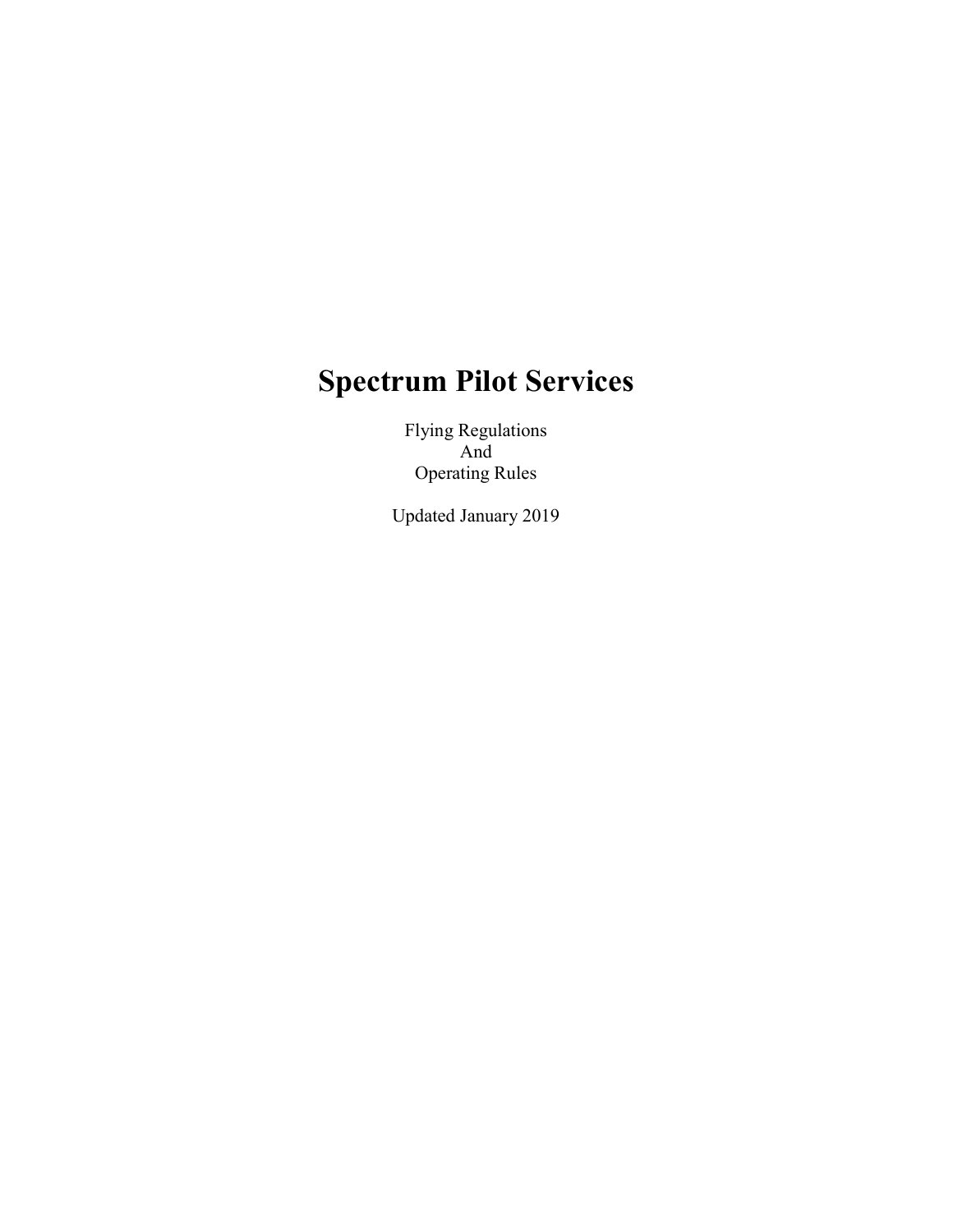## Flying Regulations

- A. All flying shall be done in strict compliance with existing Federal Aviation Administration (FAA) Regulations, Minnesota Division of Aeronautics Regulations, and Local field rules.
- B. Particular attention should be given to the following:
	- 1. Student Pilots -- Each flight shall have the specific approval of a pilot holding a valid current Flight Instructor's certificate issued by the FAA as specified in Part 61 of the Federal Aviation Regulations.
	- 2. Flight review Pilots shall not act as a pilot-in-command unless he or she has completed subject flight review as specified in Part 61 of the Federal Aviation Regulations.
	- 3. Medical Pilot-in-command must hold a current medical certificate.
- C. All pilots, regardless of previous experience, will be required to check out in each aircraft as pilot-in-command every 120 days. In addition, a checkout for night flying will be required, but not necessarily for each aircraft. Each check flight must be made with a pilot holding a valid current Flight Instructor's certificate issued by the FAA.
- D. Spectrum Pilot Services may at any time require proof of flight time, flight check, current medical, and Flight Review.
- E. Landings -- except in cases of emergency, aircraft shall only land at established airports as shown on a current sectional aeronautical chart.
- F. It shall be the responsibility of customer keeping rented aircraft overnight to have it tied down or hangered at his/her own expense.
- I. Each customer shall submit the following information prior to aircraft rental:
	- Age Total pilot hours Occupation **Accident History** Date of last flight physical Date of Last Flight Review Type of Certificate

Full Name **Hours in Previous 6 months Ratings** 

G. Note any maintenance problems and notify Spectrum Pilot Services personnel as soon as possible.

### CROSS COUNTY RULES

- A. Purchases away from the home field:
- 1. Necessary services and minor repairs will be reimbursed at cost. Repairs costing over \$250 must be approved by an authorized Spectrum Pilot Services employee.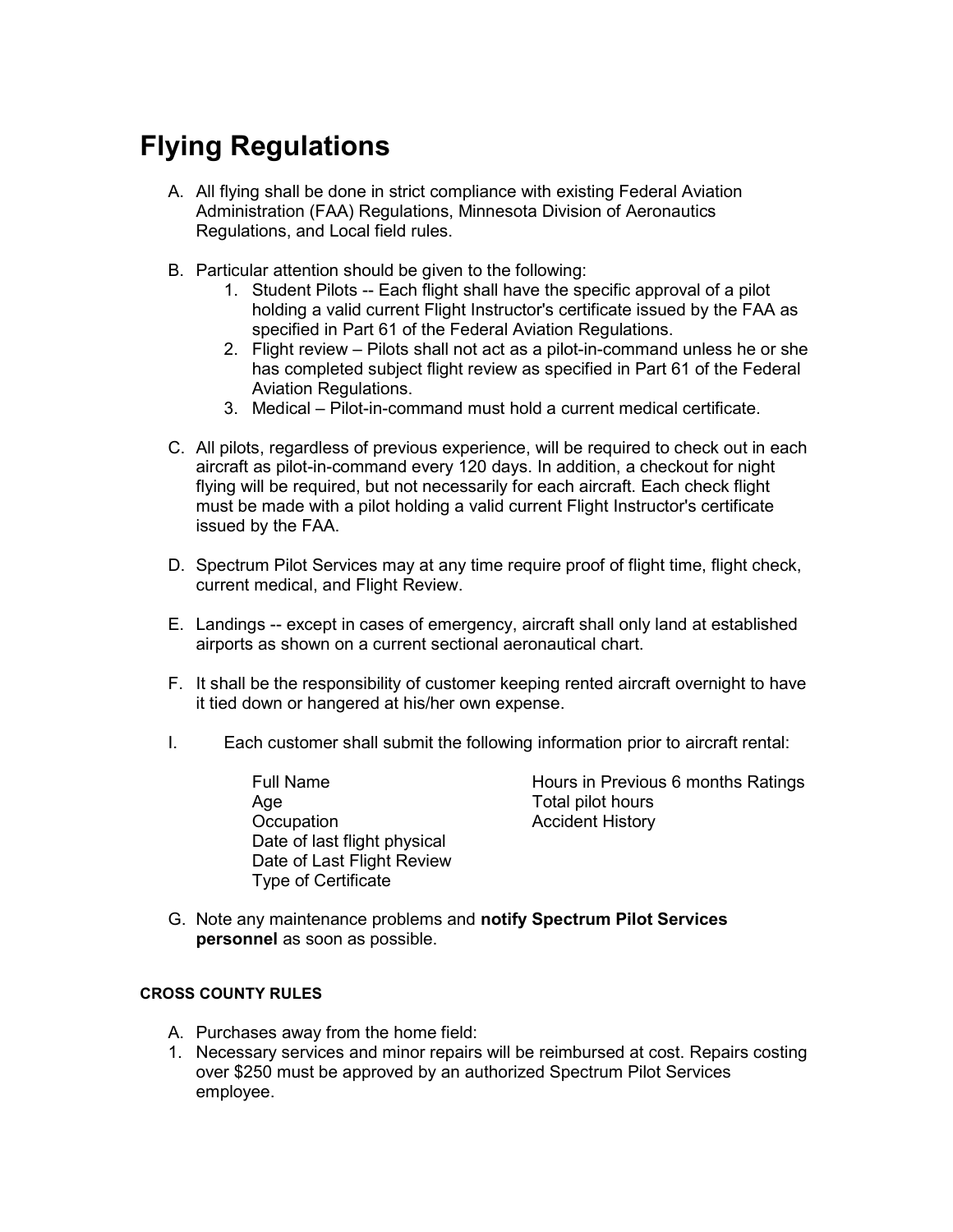- 2. Any expense statements shall be turned in promptly with the remittance for the period involved.
- 3. Storage costs incurred away from the home field shall be at renter's expense.

### SAFETY RULES

The following rules specify maximum limits for safe operation.

A. Wind limits -- Do not operate (taxi, take off, or land) the aircraft when the wind speeds, including gusts, exceeds speeds shown in Table B. (As measured by the National Weather Service).

| <b>Pilot Rating</b> | <b>Maximum Wind Speed</b> |
|---------------------|---------------------------|
| Student             | 17 Knots                  |
| Private             | 27 Knots                  |
| Commercial          | 27 Knots                  |

- B. Safe Speed Control -- NEVER allow air speed to drop below:
	- 1. 150% of flaps up (VS1) stall speed when maneuvering below 1000 feet AGL.
	- 2. 135% of flaps up (VS1) Stall speed during straight approach or climb out.
	- 3. 125% of flaps up (VS1) stall speed over the threshold. See the POH (Pilot's Operating Handbook) for these speeds.

### Operating Rules

### **GENERAL**

The Operating Rules of the Spectrum Pilot Services are provided to give each customer detailed information and guidance to:

### **SCHEDULING**

- A. Aircraft can be reserved via online scheduling system. Website access can by obtained upon request.
- B. By your reservation you are declaring that the aircraft is assigned to your custody for the period reserved. Therefore, you should be careful to follow these rules:
	- 1. Reserve precisely the time you intend to use the aircraft including the time for a preflight inspection, the flight, and refueling.
	- 2. Cancel as soon as you know you cannot keep a reservation, regardless if for weather or other reasons. Do not assume that in inclement weather the aircraft will not be needed for instrument flights or maintenance. Adjust your reservation if you find you will be delayed in leaving.
	- 3. If any pilot does not show up within thirty (30) minutes after the start of their scheduled flying time, any other customer may use the remainder of that scheduled time. However, before the aircraft is taken in such a situation, the aircraft scheduling system MUST be notified (i.e. schedule Standby for the aircraft).
	- 4. No customer shall intentionally keep aircraft beyond the time scheduled by him/her. If return of the aircraft is unavoidably delayed, notify the scheduling system.
	- 5. A pilot taking a aircraft away from the home field is responsible for returning in to the home field. If the plane is left at another location for reasons other than mechanical failure, it must be returned to the home field within twenty-four (24) hours after the arrival of safe flying weather unless the pilot arranges an